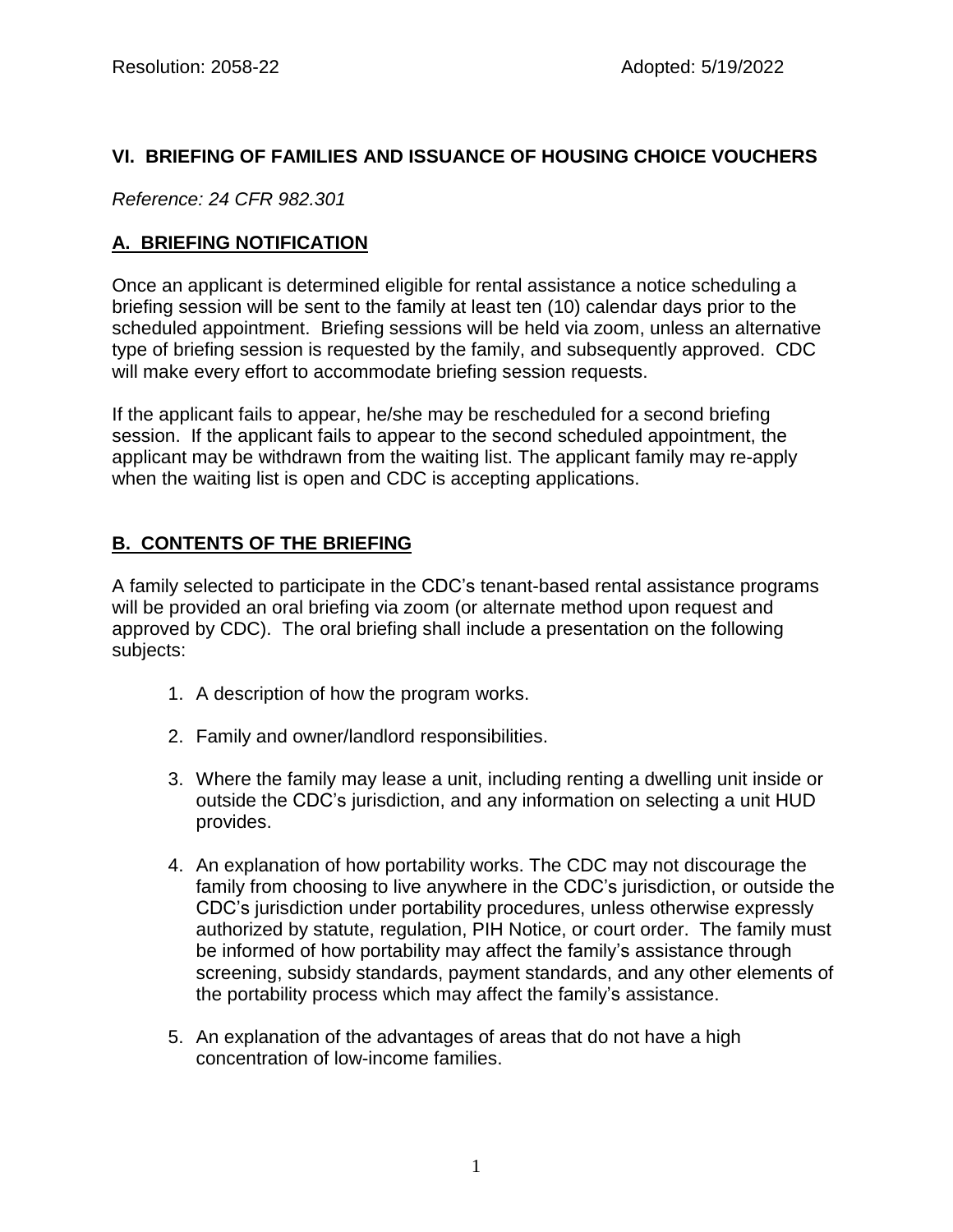6. When briefing a family that includes any disabled person, CDC must take appropriate steps to ensure effective communication in accordance with 24 CFR 8.6, such as providing a sign language interpreter, a Spanish language interpreter, or other communication assistance as may be appropriate.

# **C. CONTENTS OF BRIEFING PACKET**

CDC will mail the family a briefing packet and related briefing materials prior to the scheduled appointment. The family will be notified to have the briefing packet readily available for their briefing session. The briefing packet will include information on the following subjects *(24 CFR 982.301):*

- 1. The initial term of the voucher and CDC's policy on extending or suspending the term, including how the family may request an extension/suspension.
- 2. How the CDC determines the housing assistance payment for a family including:
	- determination of the payment standard,
	- determination of the family's total tenant payment,
	- determination of the families maximum rent contribution.
- 3. Where the family may lease a unit, and an explanation of how portability works, including information on how portability may affect the family's assistance through screening, subsidy standards, payment standards, and any other elements of the portability process which may affect the family's assistance.
- 4. The HUD-required tenancy addendum. The tenancy addendum is the language that must be attached to the lease/rental agreement as an addendum.
- 5. The Request for Tenancy Approval, and an explanation of how to request CDC's approval to lease a unit.
- 6. A statement of CDC's policies on providing information about a family to prospective owners/landlords.
- 7. CDC's subsidy standards, including when the CDC will consider granting exceptions to the subsidy standards.
- 8. The HUD brochure on how to select a unit and any additional information on selecting a unit that HUD provides.
- 9. The HUD lead-based paint (LBP) brochure.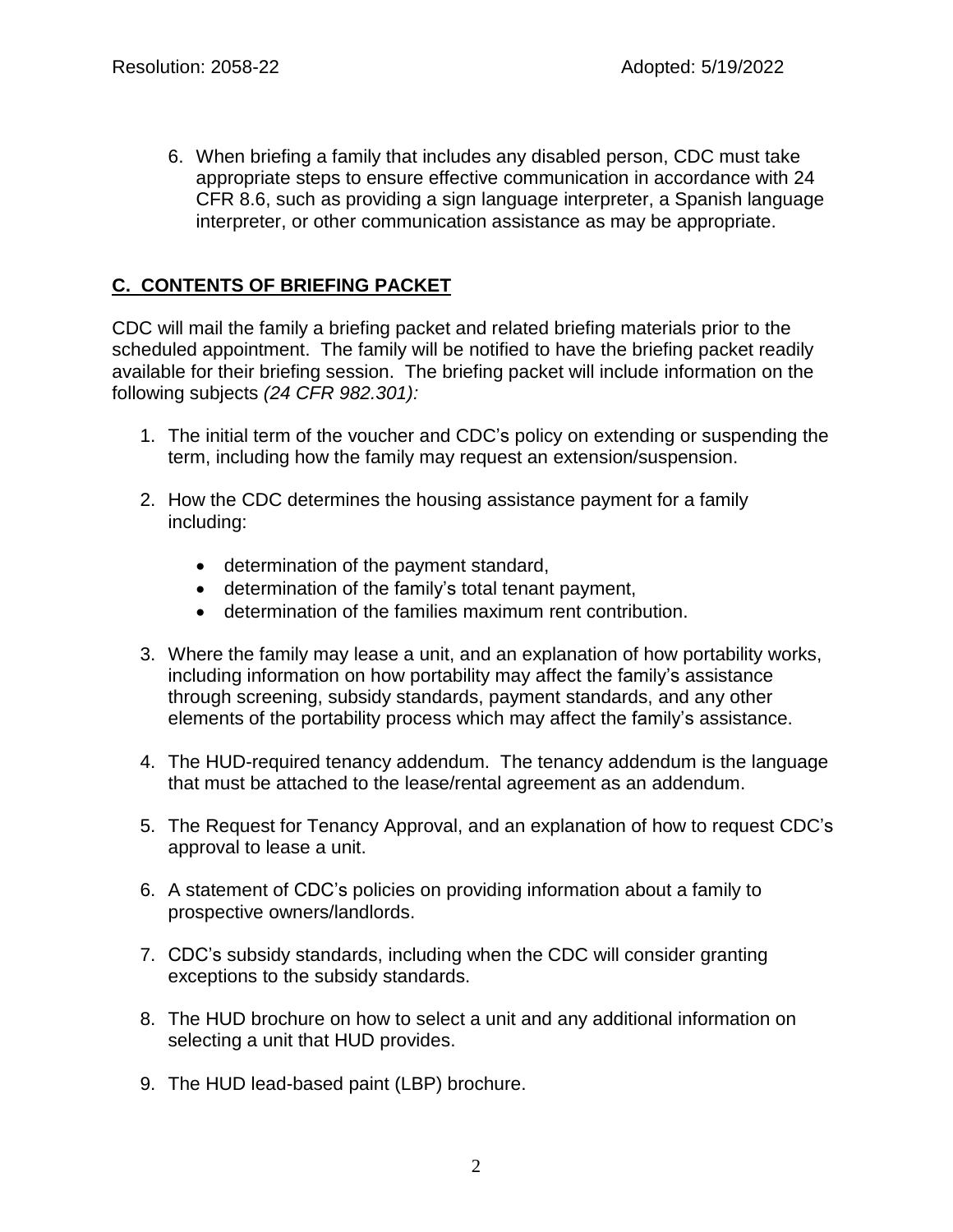- 10.Information on Federal, State and local equal opportunity laws, and a copy of the housing discrimination complaint form.
- 11.List of owners/landlords or other parties known to the CDC who may be willing to lease a unit to the family, or other resources known to CDC that may assist the family in locating a unit. CDC will ensure the list of landlords or other resources covers areas outside of poverty or minority concentration.
- 12.Notice to families including a person with a disability that they may request a current listing of accessible units known to CDC that may be available.
- 13.Family Obligations under the program.
- 14.Advantages of areas that do not have a high concentration of low-income families.
- 15.CDC informal hearing procedures. This information shall describe when the CDC is required to give a participant family the opportunity for an informal hearing, and how to request a hearing.

### **D. VOUCHER ISSUANCE**

*Regulation: A voucher can be issued to an applicant family only after the PHA has determined that the family is eligible for the program based on information received within the 60 days prior to issuance [24 CFR 982.201(e)]* 

*CDC Policy*: The CDC will determine a family is eligible for the program based on information the CDC received within 60 days prior to issuance of the voucher. Vouchers will be issued to eligible families during the mandatory briefing session.

The CDC should have sufficient funds to house an applicant before issuing a voucher. If funds are insufficient to house the family at the top of the waiting list, the CDC must wait until they have adequate funds before they call another family from the list.

If the CDC determines there is insufficient funding after a voucher has been issued, the CDC may rescind the voucher and place the affected family back on the waiting list in its original position. CDC will notify the family in writing.

#### **E. TERM OF THE VOUCHER**

*Regulation: The initial term of the voucher must be at least 60 calendar days. The initial term must be stated on the voucher [24 CFR 982.303(b)]*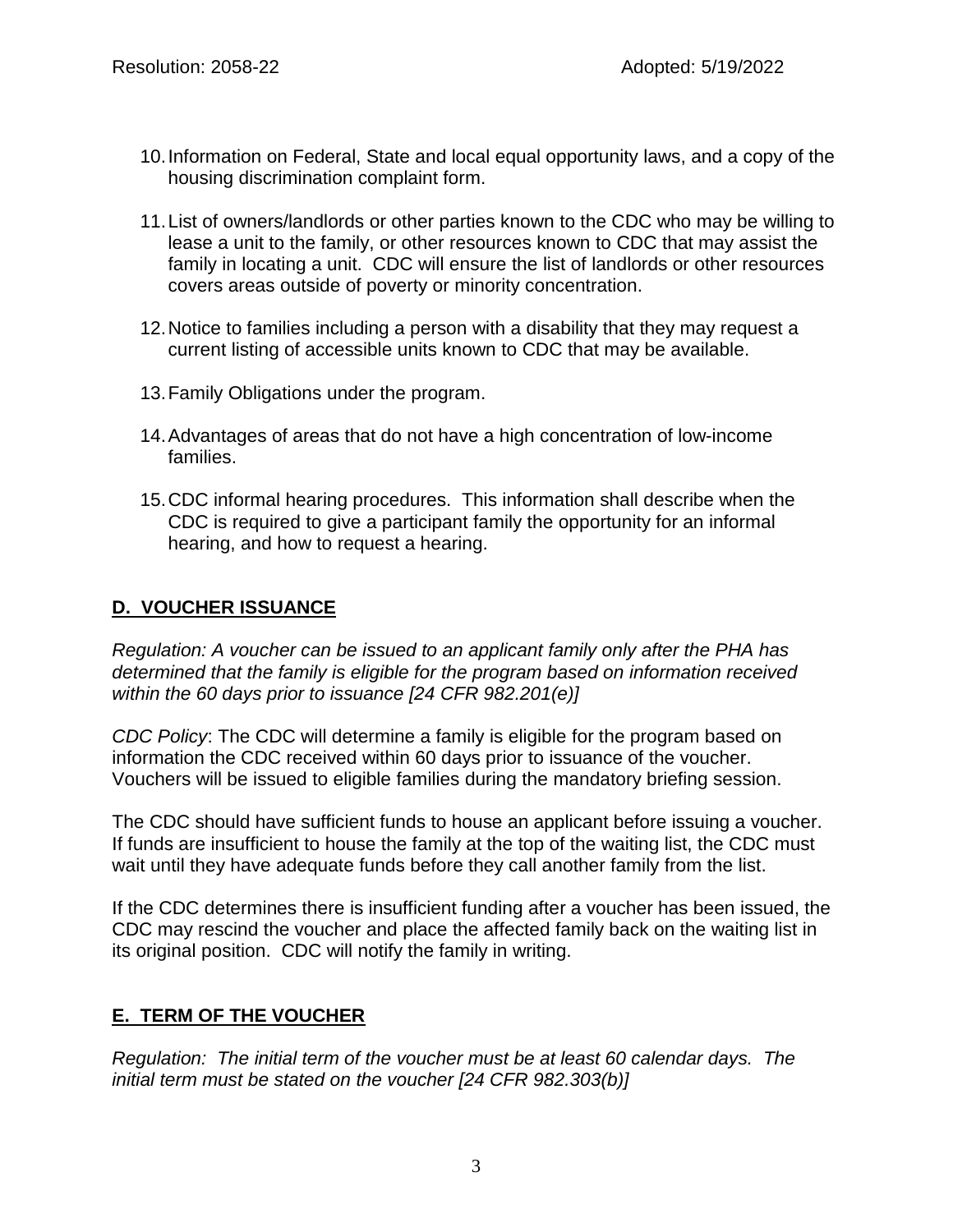### **Applicant Families:**

The initial term of the voucher expires at the end of one hundred and twenty (120) calendar days from the date of issuance, unless the family has submitted a Request for Tenancy Approval, or requests an extension/suspension (see below).

If the applicant family requests to port out of Mendocino County, and the request has been approved, CDC will extend the term of the voucher to expire at the end of one hundred and eighty (180) calendar days total searching time, with no option for extensions. CDC will follow the policies set forth in Chapter XVI. of this administrative plan for families porting out of Mendocino County.

The maximum term of the voucher and total searching time may not exceed one hundred and eighty (180) calendar days, except when suspensions or tolling applies (see below) or for reasonable accommodation purposes.

#### **Current Program Participants (under HAP contract) – Relocations within Mendocino County and Port Outs:**

For current program participants who are relocating or porting out of Mendocino County the initial term of the voucher to locate a unit expires at the end of one hundred and eighty (180) calendar days from the date of issuance.

The family will have no opportunity to extend the voucher term. The maximum term of the voucher and total searching time may not exceed one hundred and eighty (180) calendar days, except when suspensions or tolling applies (see below) or for reasonable accommodation purposes.

For portable families the receiving PHA determines the term of the voucher issued in their jurisdiction in accordance with HUD regulations.

#### **Port In's:**

*Regulation: (24 CFR 982-355 (c)(13). CDC must issue a voucher to the ported family that does not expire before 30 calendar days from the expiration date of the initial PHA's voucher. The receiving PHA must contact the initial PHA if the family's voucher expires before the family arrives at the receiving PHA, to determine whether the initial PHA will extend the voucher.* 

*CDC Policy:* For family's porting into Mendocino County, CDC will issue a voucher expiring 30 calendar days from the expiration date of the initial PHA's Voucher. If the family's voucher expires before the family arrives in Mendocino County, CDC will contact the Initial PHA to determine if they will extend the voucher term. If the Initial PHA fails to respond to CDC within seven (7) calendar days, or will not extend the voucher term, CDC will refer the family back to the initial PHA. If the Initial PHA agrees to extend the voucher term CDC will request the initial PHA to supply CDC with a new Voucher that has the extended expiration date. Refer to Chapter XVI. Portability.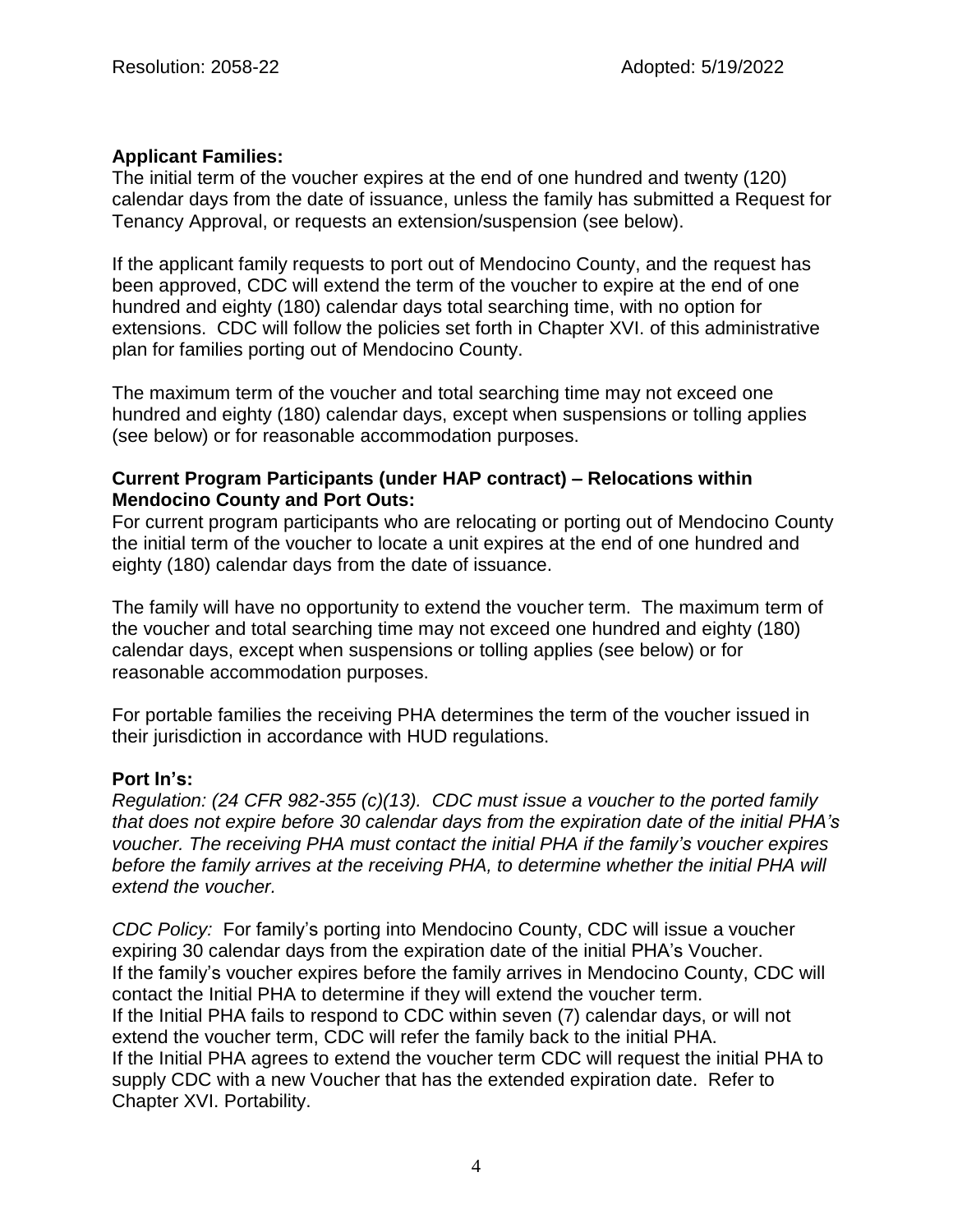# **F. EXTENSIONS**

The maximum term of a voucher issued and total searching time will not exceed one hundred and eighty (180) calendar days. This time frame includes any extensions granted to the family by CDC, except when suspensions or tolling applies (see below) or for reasonable accommodation purposes.

### **Requesting an Extension:**

If the family qualifies for an extension, CDC will extend the term of the voucher. All requests for voucher extensions should be received prior to the expiration date of the voucher. CDC may consider all relevant circumstances if an extension request is received within one week after the voucher expiration.

In order for CDC to grant an extension a family must:

- request an extension in writing,
- if applicable, provide CDC with updated income/asset documentation,
- submit a completed contact sheet, verifying a reasonable effort has been made to locate a unit throughout the initial search period.

If the total searching time has not exceeded one hundred and eighty (180) calendar days, CDC may consider granting an extension to the initial voucher term for the reasons listed below:

- 1. The family can show they made an effort to locate a unit by supplying a contact sheet to CDC verifying their housing search.
- 2. The family was prevented from finding a unit due to disability accessibility requirements or large size (4 bedroom or larger) unit requirements. The search record is part of the required verification.
- 3. If the vacancy rate for rental housing in the jurisdiction is less than 5 percent, another extension will be granted automatically upon request.
- 4. If the family needs and requests an extension of the initial voucher term as a reasonable accommodation to make the program accessible to a family member who is a person with disabilities, the CDC must extend the voucher term up to the term reasonably required for that purpose. (24 CFR 982.303(B)(2).

CDC staff will review the efforts the family has made to find a suitable dwelling unit and the problems they have encountered. The staff may offer advice or assistance which may be helpful in assisting the family locate appropriate and affordable housing.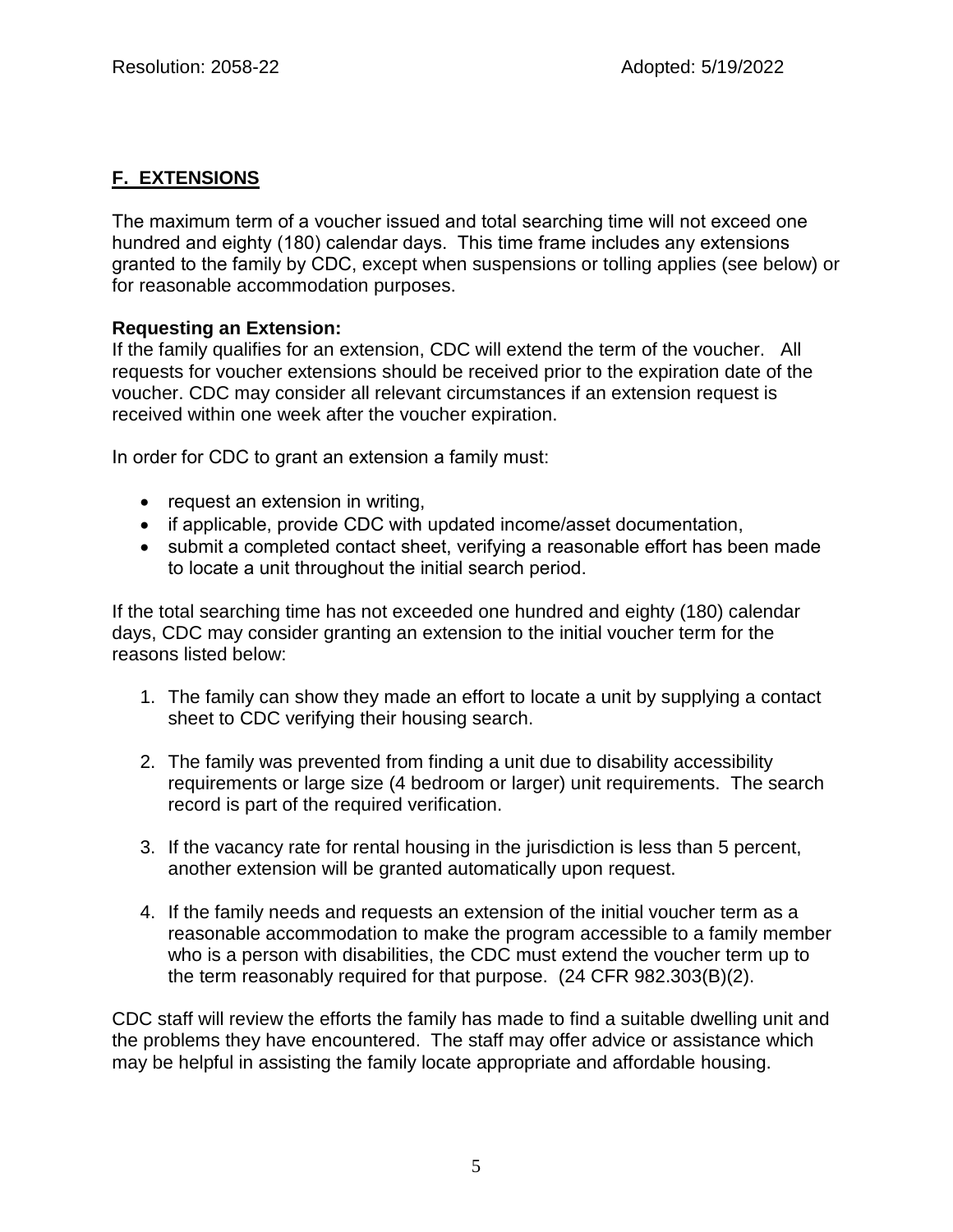If CDC determines the families extension request is reasonable based on the policies listed above, then CDC may grant an extension not to exceed a total search time of one hundred and eighty (180) calendar days.

CDC may consider granting an extension exceeding one hundred and eighty calendar days for the purposes of a reasonable accommodation for a person with a disability, if requested, verified, and approved under the normal reasonable accommodation process.

### **Port In's:**

If CDC is "administering" the voucher (billing), the family will have no opportunity to extend the term of the voucher because of the required time frame for submitting a bill to the initial PHA.

If CDC is "absorbing" the family, then CDC will consider extending the term of the voucher to a total search time of one hundred and eighty calendar days. In such cases, an extension would only be granted if the term of the voucher CDC issued has not already exceeded one hundred and eighty (180) calendar days.

The policies above pertaining to requesting an extension apply to family's porting into CDC's jurisdiction.

# **G. SUSPENSIONS/TOLLING**

*Regulation: 24 CFR 982.303 (c) Suspension of term. The PHA must provide for suspension of the initial or any extended term of the voucher from the date that the family submits a request for PHA approval of the tenancy until the date the PHA notifies the family in writing whether the request has been approved or denied.*

*CDC Policy:* CDC will grant a family a suspension of the term of the voucher from the date the family submits a completed Request for Tenancy Approval (RFTA) packet including a completed RFTA, lead based paint disclosure, landlord acknowledgement, landlord affidavit, and the HQS inspection checklist. The suspension will be in effect until CDC notifies the family in writing whether the request has been approved or denied.

Suspensions may also be permissible for extenuating circumstances such as hospitalization, or an extended family emergency, which has affected the family's ability to find a unit within the term of the voucher, or for any other purpose CDC determines acceptable. In this scenario, CDC will require the family to submit a written request for a suspension. Upon receipt and review, CDC will determine if the suspension can be granted with the information provided, or may require the applicant/participant to submit additional information to verify the circumstances. The voucher term will suspend/toll while CDC is making the determination, up until the date the participant/applicant is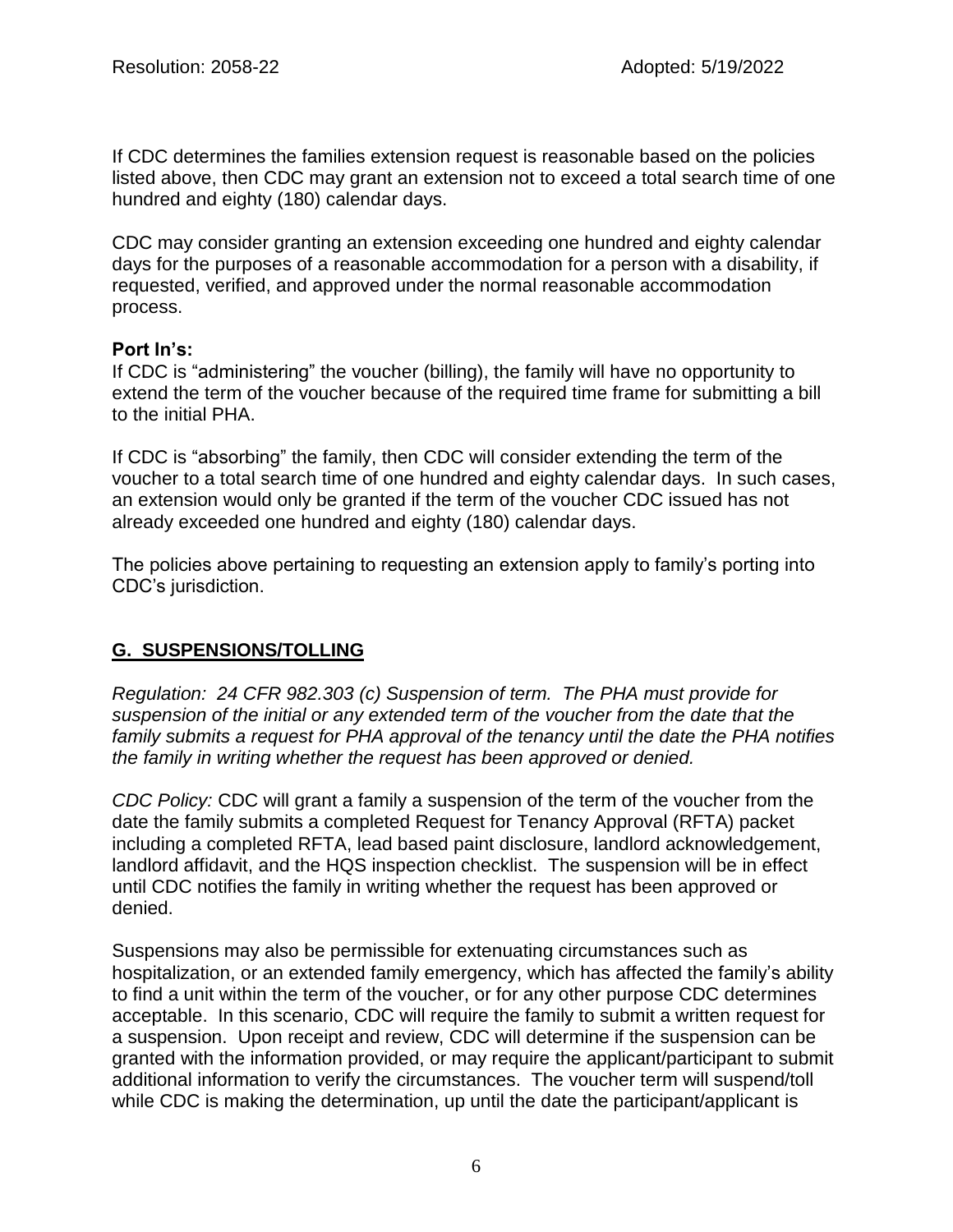notified in writing. If CDC determines the family's suspension request is reasonable, then CDC may grant a suspension.

# **H. VOUCHER TERM EXPIRATION**

*Reference: Housing Choice Voucher HUD form 52646 Paragraph 6.: The voucher will expire on the date stated, unless the family requests an extension/suspension in writing and CDC grants a written extension/suspension of the voucher term.* 

*Reference: Housing Choice Voucher HUD form 52646 Paragraph 2. B.: The voucher does not give the family any right to participate in CDC'S Housing Choice Voucher Program. The family becomes a participant in the PHA's housing choice voucher program when the HAP contract between CDC and the owner takes effect.*

*Reference: HCV Guidebook Chapter 8. Voucher Term Expirations. When a family's housing choice voucher term expires with or without an extension/suspension, the PHA has the authority to establish a policy for handling these families. This policy must be included in the PHA's administrative plan. The PHA may,*

- *Require that the family reapply when the PHA begins accepting applications; or*
- *Place the family on the waiting list with a new application date without requiring it to reapply.*

*CDC Policy:* The Housing Choice Voucher term expiration pertains to the deadline for submission of a Request for Tenancy Approval.

**Current Program Participants:** If the family's Voucher term expires and there is not a current HAP contract in affect (current participants receiving rental assistance), then CDC will notify the family in writing their voucher has expired and they may re-apply when CDC is accepting applications. The family will not be given the option for an informal review/hearing.

**Applicants issued a Voucher:** CDC will notify the family in writing that the voucher has expired, and there is no option for an informal review. The household may re-apply when the waitlist is open.

**Current Program Participants under HAP Contract:** If the family is still residing in the assisted unit and receiving rental assistance under a HAP contract they are still considered participants of the Housing Choice Voucher Program.

If the family has already given the landlord a Notice to Vacate they must supply CDC with written confirmation from the landlord allowing the family to rescind or extend the notice to vacate and stay in the rental unit. If the family is still considering relocating a new voucher would have to be issued.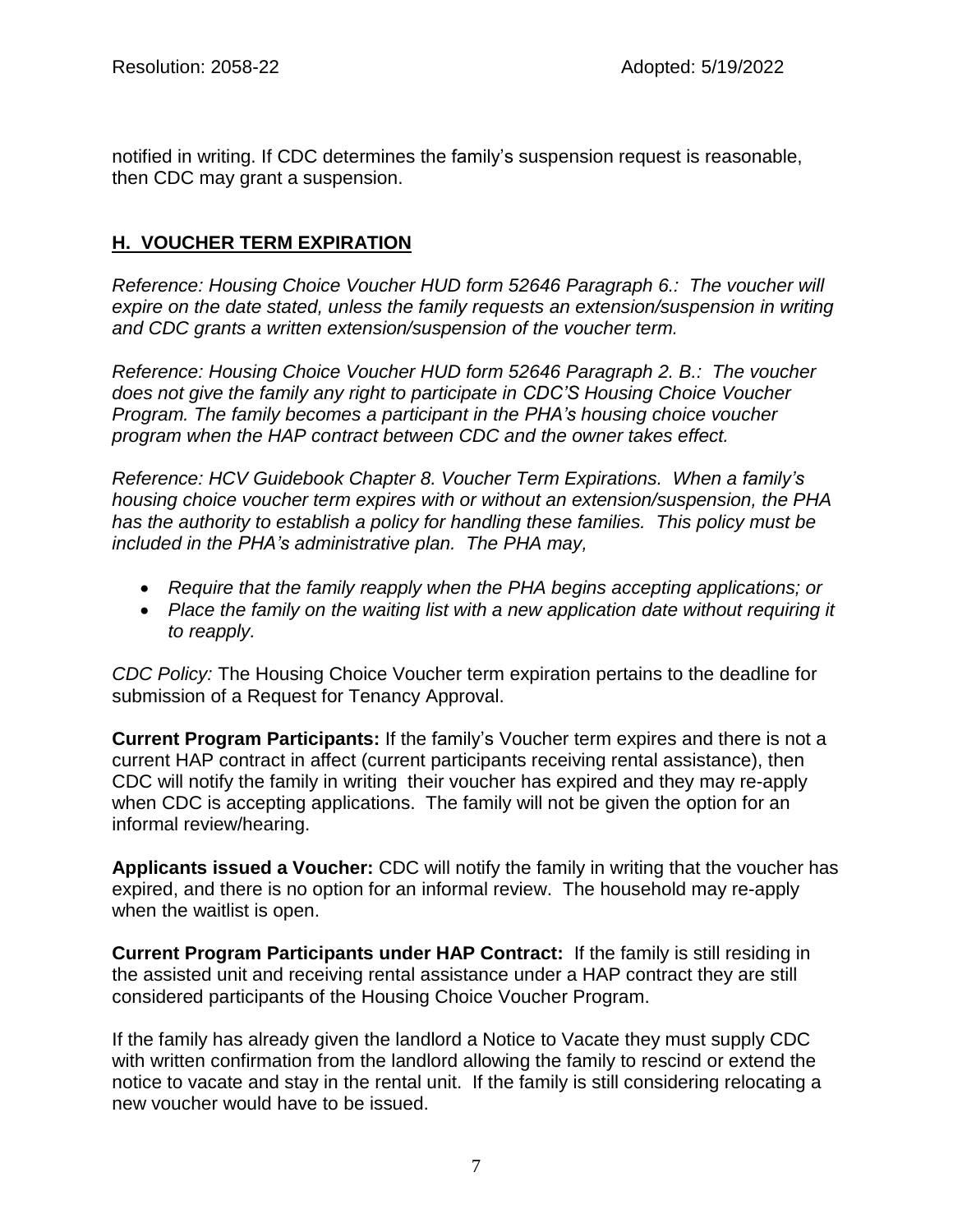## **I. SUBSIDY STANDARDS**

*Regulation: [24 CFR 982.402] For each family, the PHA determines the appropriate number of bedrooms under the PHA subsidy standards and enters the family unit size on the voucher that is issued to the family. The family unit size does not dictate the size of unit the family must actually lease, nor does it determine who within a household will share a bedroom/sleeping room.*

*The following requirements apply when the PHA determines family unit size:*

- *The subsidy standards must provide for the smallest number of bedrooms needed to house a family without overcrowding.*
- *The subsidy standards must be consistent with space requirements under the housing quality standards (see Chapter 8-I.F for information on HQS space requirements).*
- *The subsidy standards must be applied consistently for all families of like size and composition.*
- *A child who is temporarily away from the home because of placement in foster care is considered a member of the family in determining the family unit size.*
- *A family that consists of a pregnant woman (with no other persons) must be treated as a two-person family.*
- *Any live-in aide (approved by the PHA to reside in the unit to care for a family member who is disabled or is at least 50 years of age) must be counted in determining the family unit size;*
- *Unless a live-in-aide resides with a family, the family unit size for any family consisting of a single person must be either a zero- or one-bedroom unit, as determined under the PHA subsidy standards.*

*CDC's Policy:* The payment standard for the assigned subsidy standard size determines the maximum subsidy allowed for a participant. This standard is determined by assigning the number of bedrooms the family requires to accommodate the family composition. The assignment of the bedroom unit size is for the purpose of setting the allowable subsidy standard for the family and does not dictate the bedroom size unit the family may select as its housing choice. CDC does not determine who shares a bedroom/sleeping room. The following guidelines are used to determine each family's assigned subsidy size without overcrowding or under-housing.

The family composition indicated on the application for assistance is used when determining bedroom size. The CDC will assign one (1) bedroom for the head of household and spouse or co-head and an additional bedroom for each two (2) persons within the household. Based on the 50058 description a co-head is an individual in the household who is equally responsible for the lease with the head of household. An example of a co-head would be an unmarried couple or two persons living together and listed as head and co-head on the lease agreement. The family may designate adult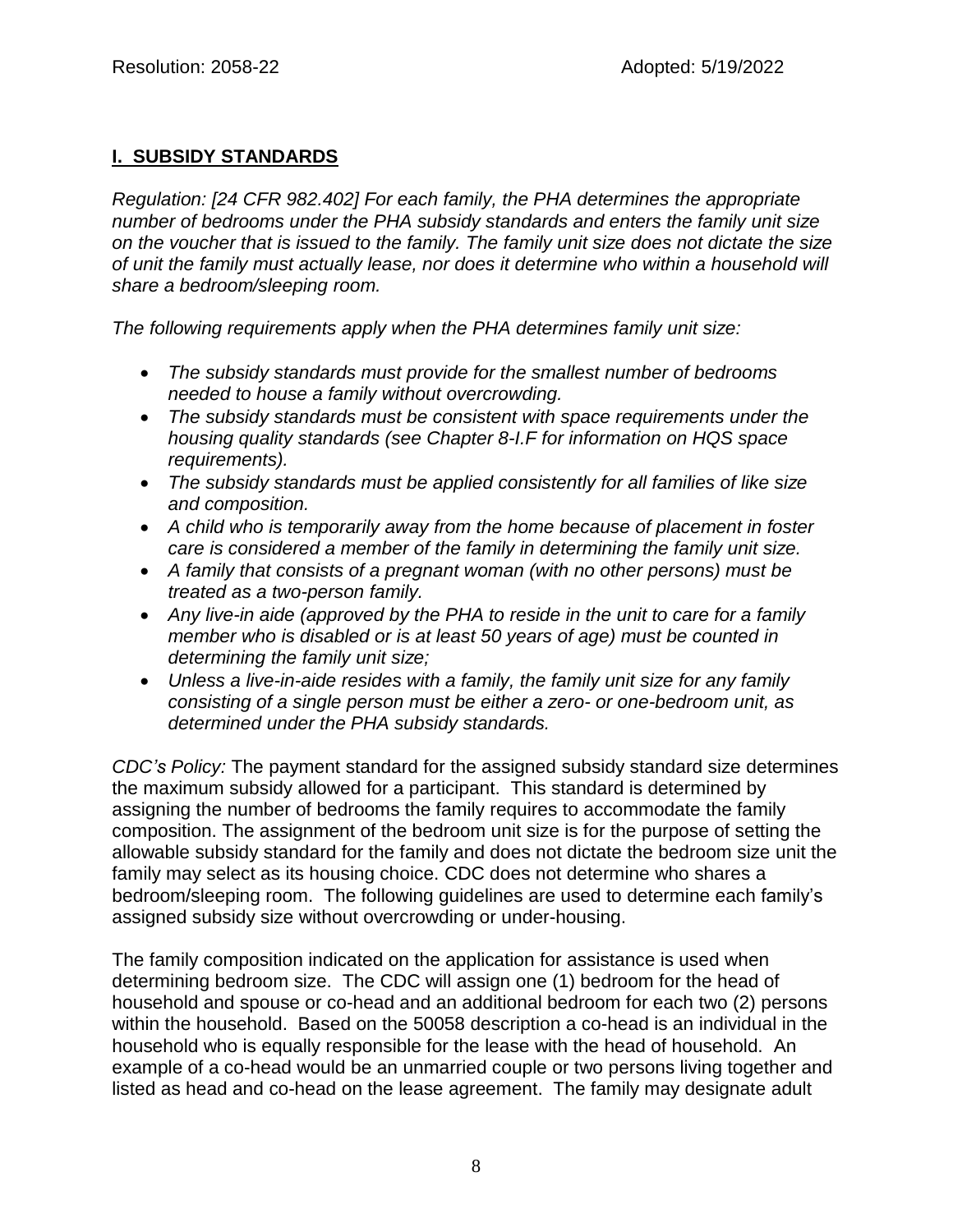household members as HOH/Spouse, Co-head, or Other Adult. If a family does not designate a household member CDC will apply the designation based on the 50058 description.

The CDC will consider the following when determining the family's subsidy standard:

- 1. Any live-in aide (approved by the CDC to reside in the unit to care for a family member who is disabled or is at least 50 years of age) must be counted when determining the families subsidy standard. An approved live-in aide and his/her family members are restricted to (1) one bedroom.
- 2. Foster children will be included when determining the families subsidy standard if they will reside in the unit for more than 186 consecutive calendar days. Documentation from the Department of Public Health and/or the Social Services agency responsible for placement must be provided prior to the placement of the child(ren), except in cases of emergency. See Chapter XX. of this administrative plan for further definition.
- 3. A child who is temporarily away from the home due to placement in foster care or another non-permanent situation may be considered a member of the family and included when determining the families subsidy standard. See Chapter lll. of this administrative plan for further definition.
- 4. Single pregnant women with no other family members will be treated as a twoperson family.
- 5. If any household member is pregnant and the expected delivery date is within 120 days of the subsidy standard designation, the unborn child will be considered a member of the household. Written documentation from the participant's medical provider must be obtained verifying the expected delivery date prior to the subsidy standard designation.
- 6. Dependents who are subject to a joint custody arrangement will be considered in the family composition if they reside in the household 50% or more of the time, as long as this designation would not provide for multiple subsidies. 50% will be defined as 182 calendar days per year, which do not need to run consecutively. To make this determination, CDC will use evidence provided by the family, such as court ordered custody documents, school records, verification from Social Services agencies, written statements, and/or any other document CDC determines is acceptable.
- 7. Space will not be provided for a family member who will be absent most of the time. CDC will consider an absence to be anticipated to last less than three (3) months to be temporary. Refer to Chapter IV. when determining if a household member would be considered temporarily or permanently absent.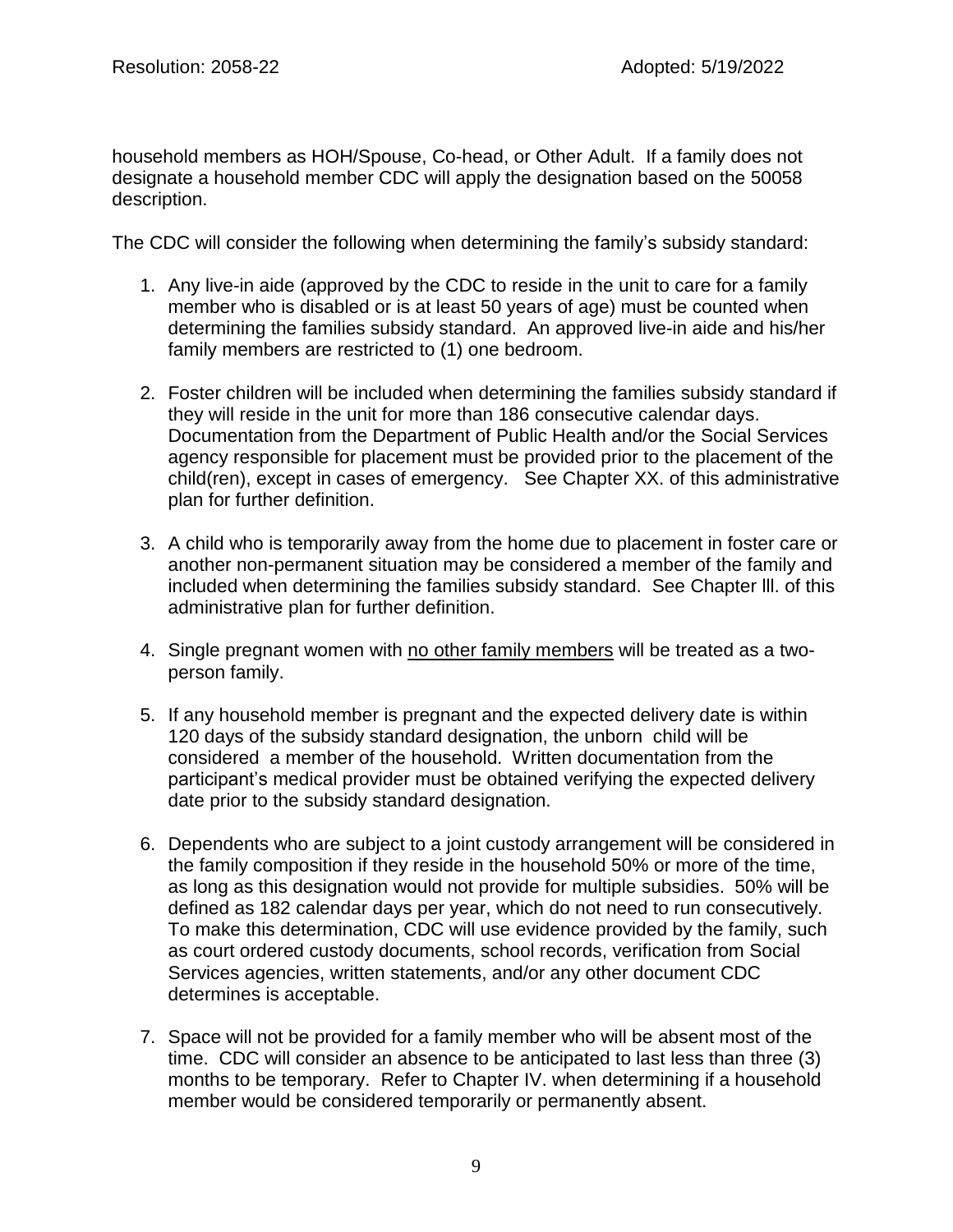- 8. Space may be provided for a family member who is away at school but who lives with the family during school recesses, and who has not established permanent housing elsewhere. For example, a college student residing in a dorm while attending school would be considered temporarily absent. A college student who has signed a lease agreement elsewhere would be considered to have found permanent housing, and therefore removed from the household.
- 9. Single person families will be allocated a studio or one bedroom.
- 10. CDC will make an exception to the subsidy standards for minors between the ages of eleven (11) and seventeen (17), in which case they will be assigned one (1) bedroom. The family's subsidy standard will not be reduced when the minor turns eighteen (18) if they remain members of the household. If the adult child moves out of the unit and later requests to return as a household member this exception will not be applicable.

The family unit size will be determined by CDC in accordance with the above guidelines and will determine the maximum rent subsidy for the family. However, the family may select a unit larger or smaller than the family unit size; provided they do not pay over 40% of their adjusted income for rent and utilities at the time of initial lease-up on the HCV program, and they are not over-occupying the unit.

If the family selects a smaller unit, the payment standard for the smaller unit will be used to calculate the subsidy. If the family selects a larger unit size, the payment standard for the family unit size for which the family qualifies will determine the maximum subsidy.

#### **Minimum/Maximum Occupancy and Increasing/Decreasing Voucher Size**

The unit size on the voucher remains the same as long as the family composition and CDC's subsidy standards remain the same, regardless of the actual unit size rented. Families who exceed two people per bedroom plus one person in a household will be considered over-crowded and will be required to reduce the household size, or relocate to an appropriately sized unit.

Should there be a reduction in the size of the family, or a change to the subsidy standards occurs resulting in a subsidy reduction, the applicable subsidy standard will be applied at the next annual re-examination or relocation, whichever occurs first.

| <b>Voucher Size</b> | <b>MINIMUM HOUSEHOLD</b><br><b>SIZE</b> | <b>MAXIMUM HOUSEHOLD</b><br>SIZE |
|---------------------|-----------------------------------------|----------------------------------|
| Studio              |                                         |                                  |
| One Bedroom         |                                         |                                  |